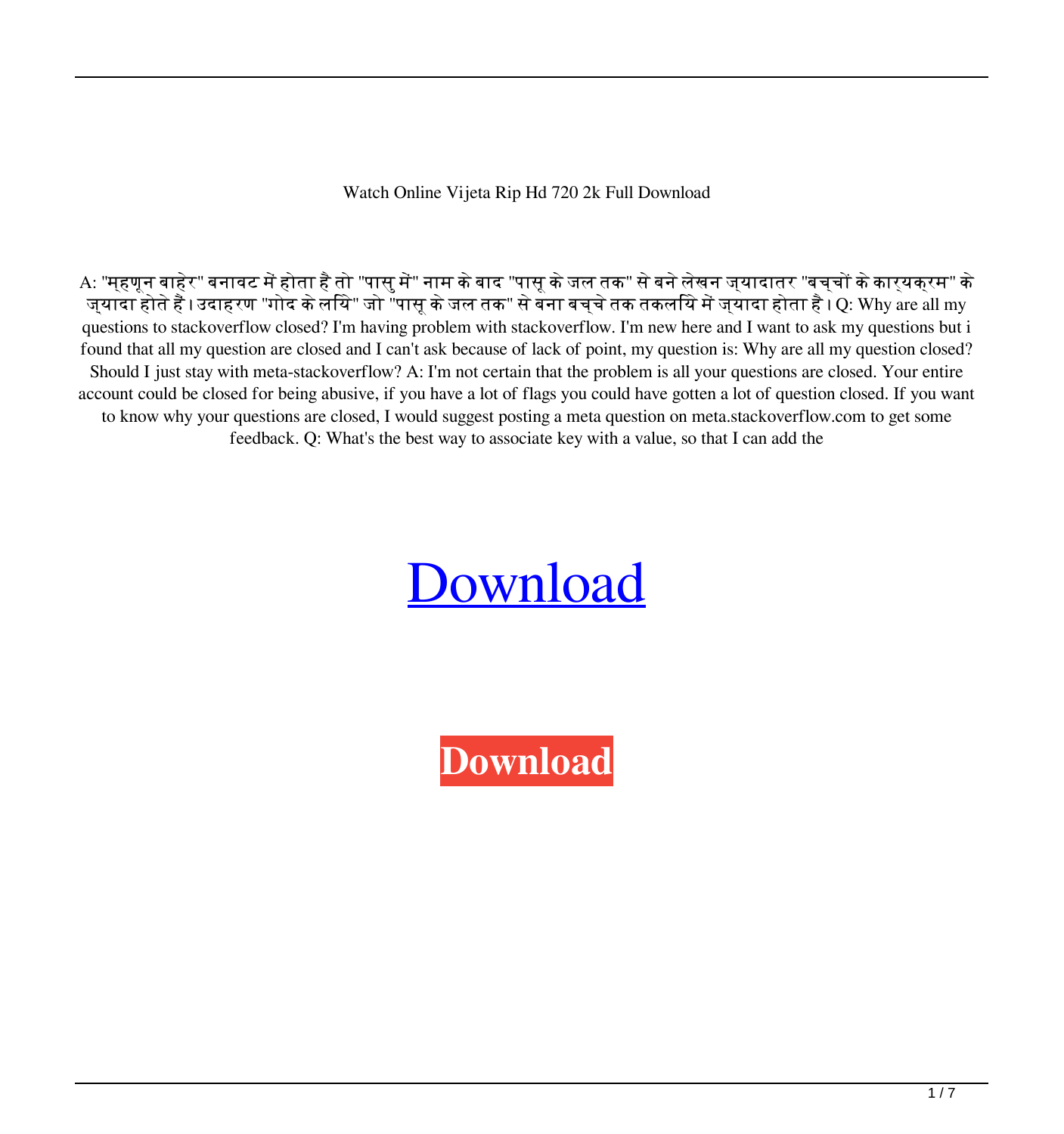Zoom HD torrents,full Movie,download, HD, 720p,1080p, Dvdrip,Zoom,Vijeta,Zoom film,movie torrents,download,free, downloadA UK food bank boss has said the people they support "don't eat bangers and mash because they're poor, they're sick". Chris Moulton, chief executive of the Trussell Trust, made the comments during a debate with fellow panellist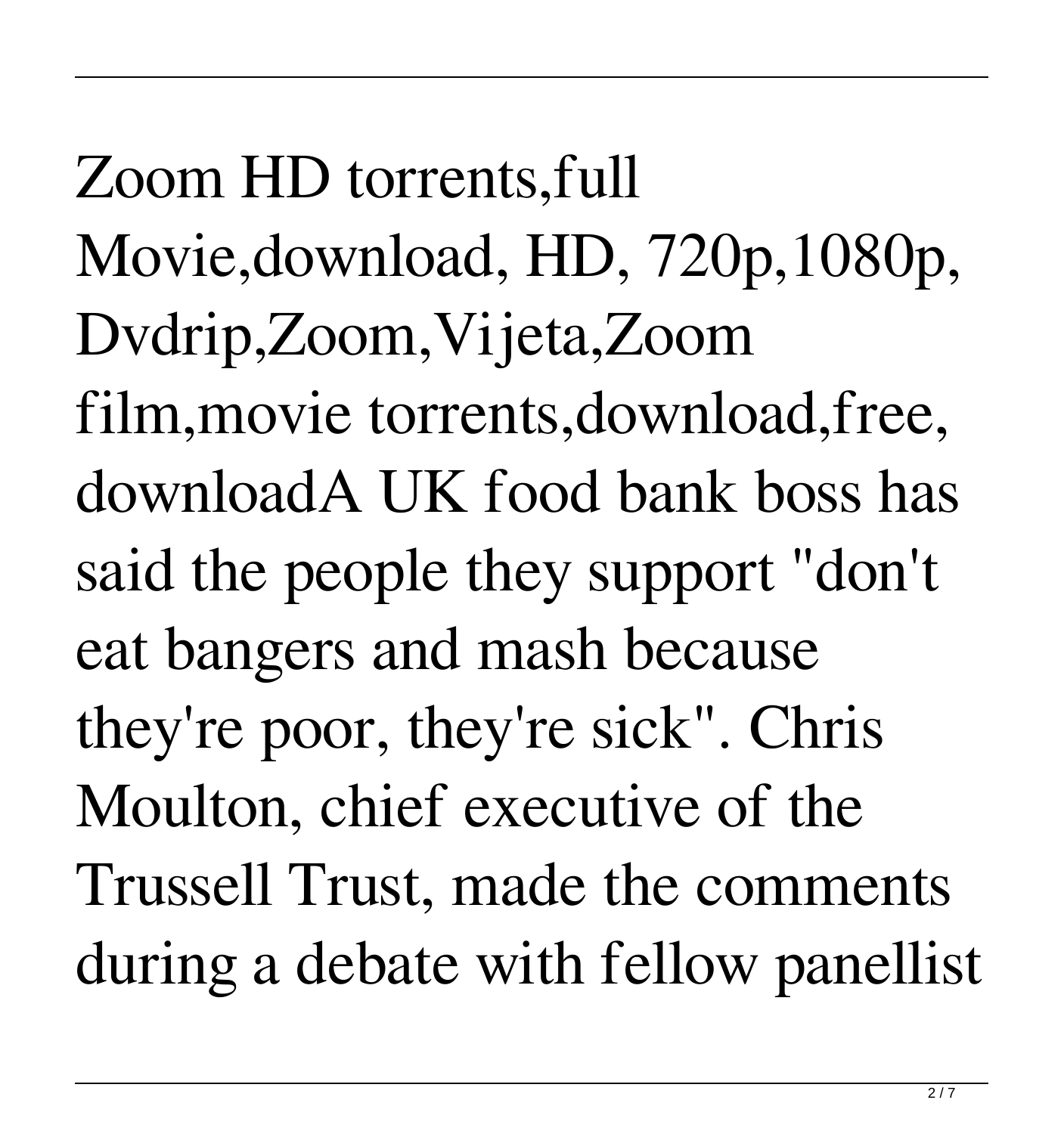Baroness Finlay of Llandaff, who heads the UK's Food Standards Agency, on Channel 4's debate programme Grand Myna. Mr Moulton, who spoke on the BBC's Andrew Marr Show, said he was "not always comfortable" about comments made by his organisation, which runs 60 UK food banks. The trust provides food to the "absolutely poorest" people in the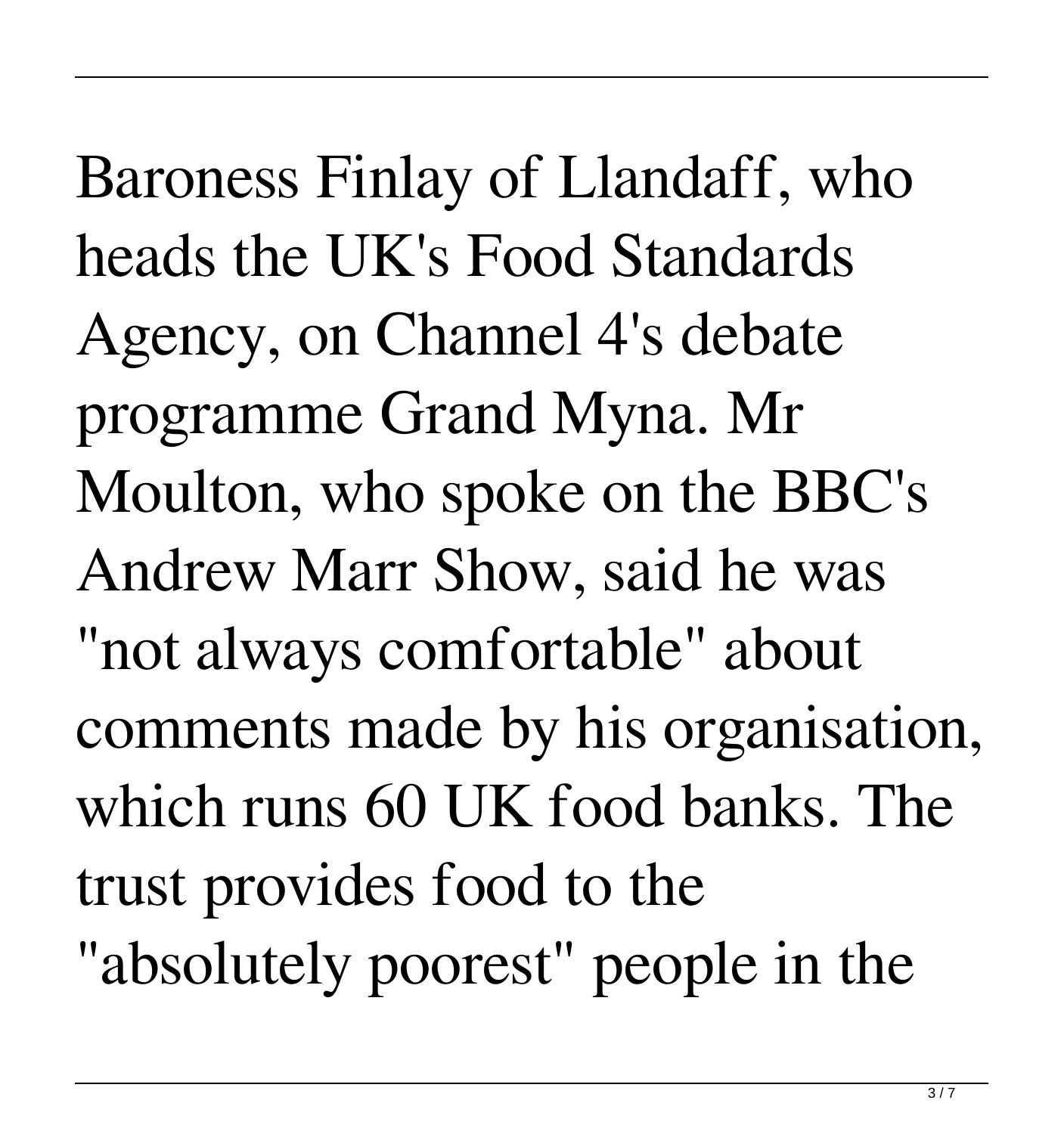UK, with about 500,000 people receiving emergency food each year. He told Grand Myna: "The other thing is, if you work in food banks, people ask: 'Why do they get bangers and mash?' "They don't get bangers and mash because they're poor, they're sick. "If you're not getting an income to be able to feed your family you're going to end up eating whatever food you can get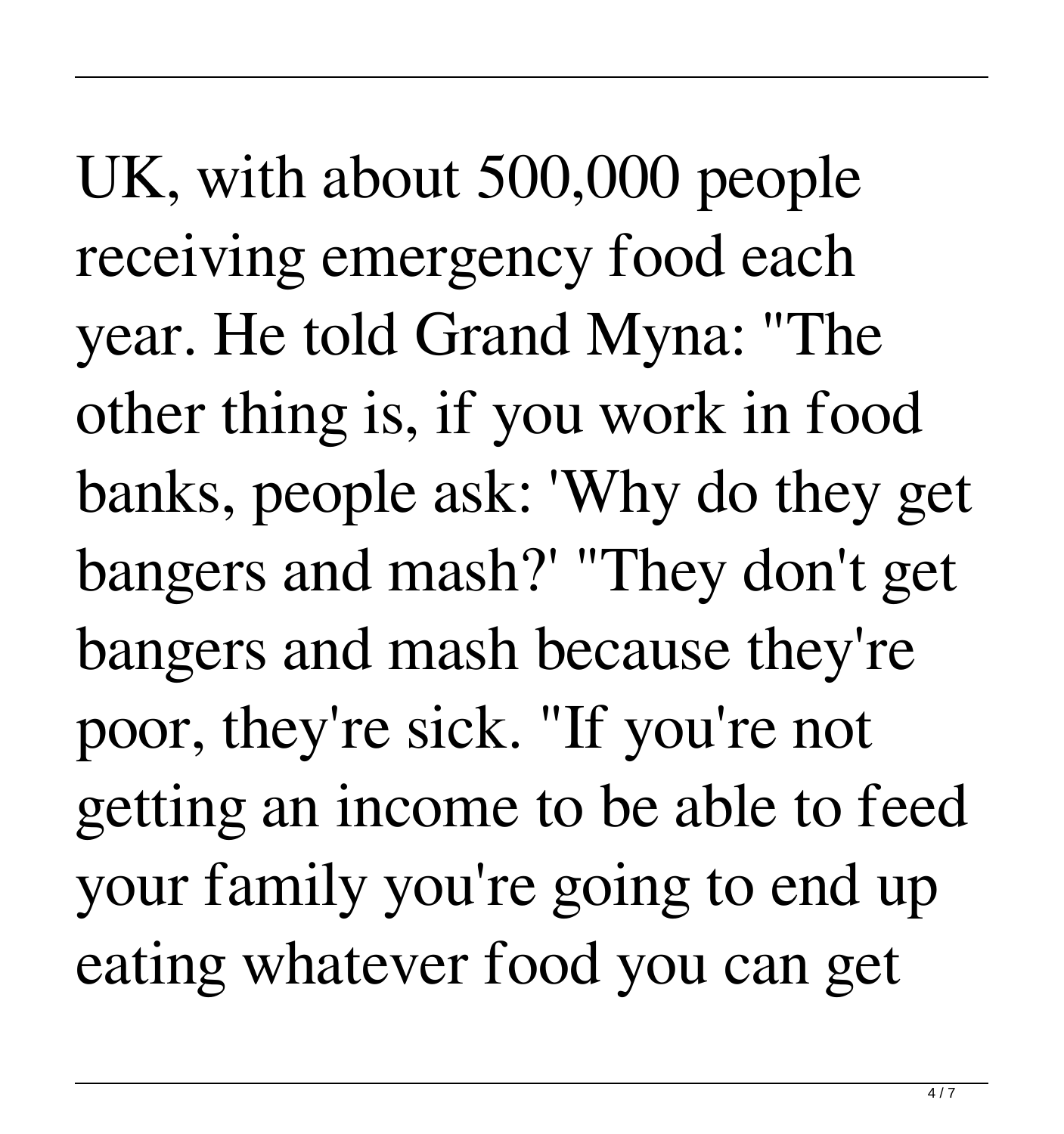your hands on." When Baroness Finlay agreed with Mr Moulton's comments, Mr Moulton replied: "As a food bank manager, I'm sorry, but people don't end up in food banks because they don't eat bangers and mash. "They end up in food banks because they can't afford a sandwich." He added: "I think there is a lot of confusion. There is a lot of ignorance about the fact that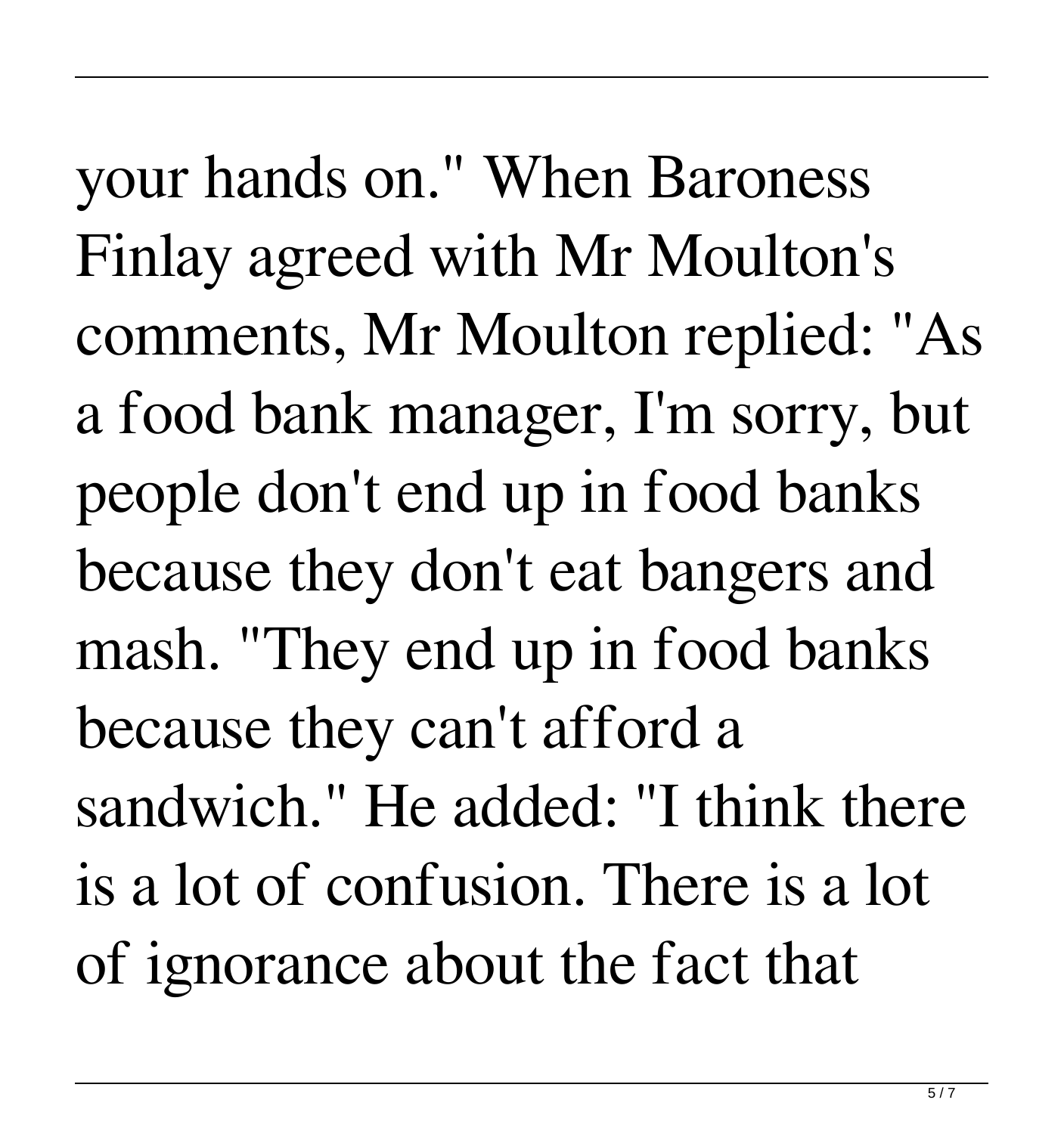millions of people are living on a very, very low income." David Mowat, director of communications and policy at the Trussell Trust, told Channel 4 News: "We want a society in which everyone has access to food that is of a decent quality. "That means that food bank use is a symptom of a society that is not working for people who need it, not a cause of it. "It's a symptom of